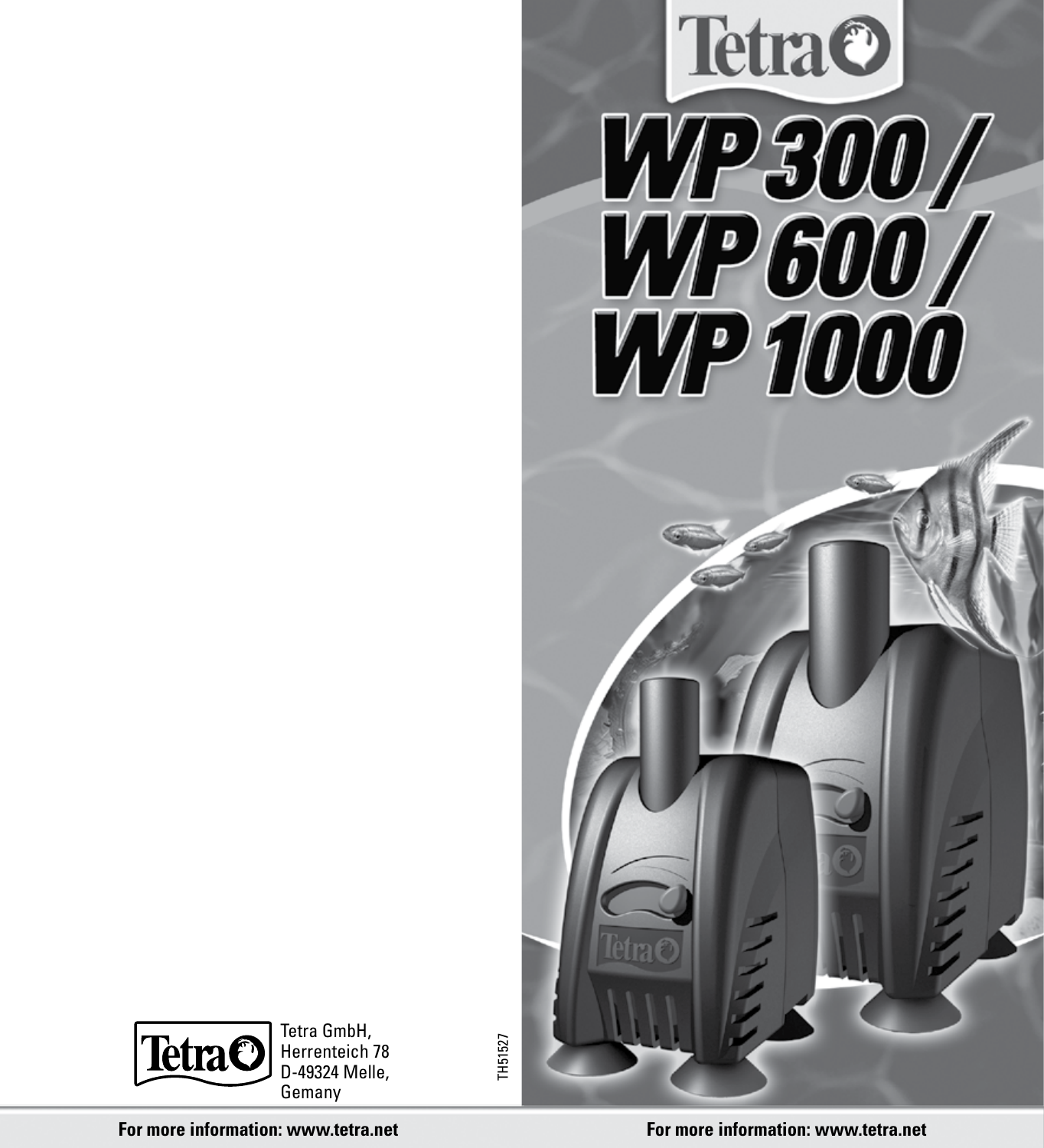# **WP 300 / WP 600 / WP 1000**

|       | Instruction manual          | $6 - 7$   |
|-------|-----------------------------|-----------|
|       | Gebrauchsanweisung          | $8 - 9$   |
|       | Notice d'utilisation        | $10 - 11$ |
| (NL)  | Gebruiksaanwijzing          | $12 - 13$ |
|       | Istruzioni per l'uso        | $14 - 15$ |
| E.    | Instrucciones de uso        | $16 - 17$ |
|       | Manual de instruções        | 18 - 19   |
|       | Brugsanvisning              | $20 - 21$ |
| S.    | Bruksanvisning              | $22 - 23$ |
| (PL   | Instrukcja obsługi          | $24 - 25$ |
|       | Návod k použití             | $26 - 27$ |
| (RUS) | Руководство по эксплуатации | $28 - 30$ |

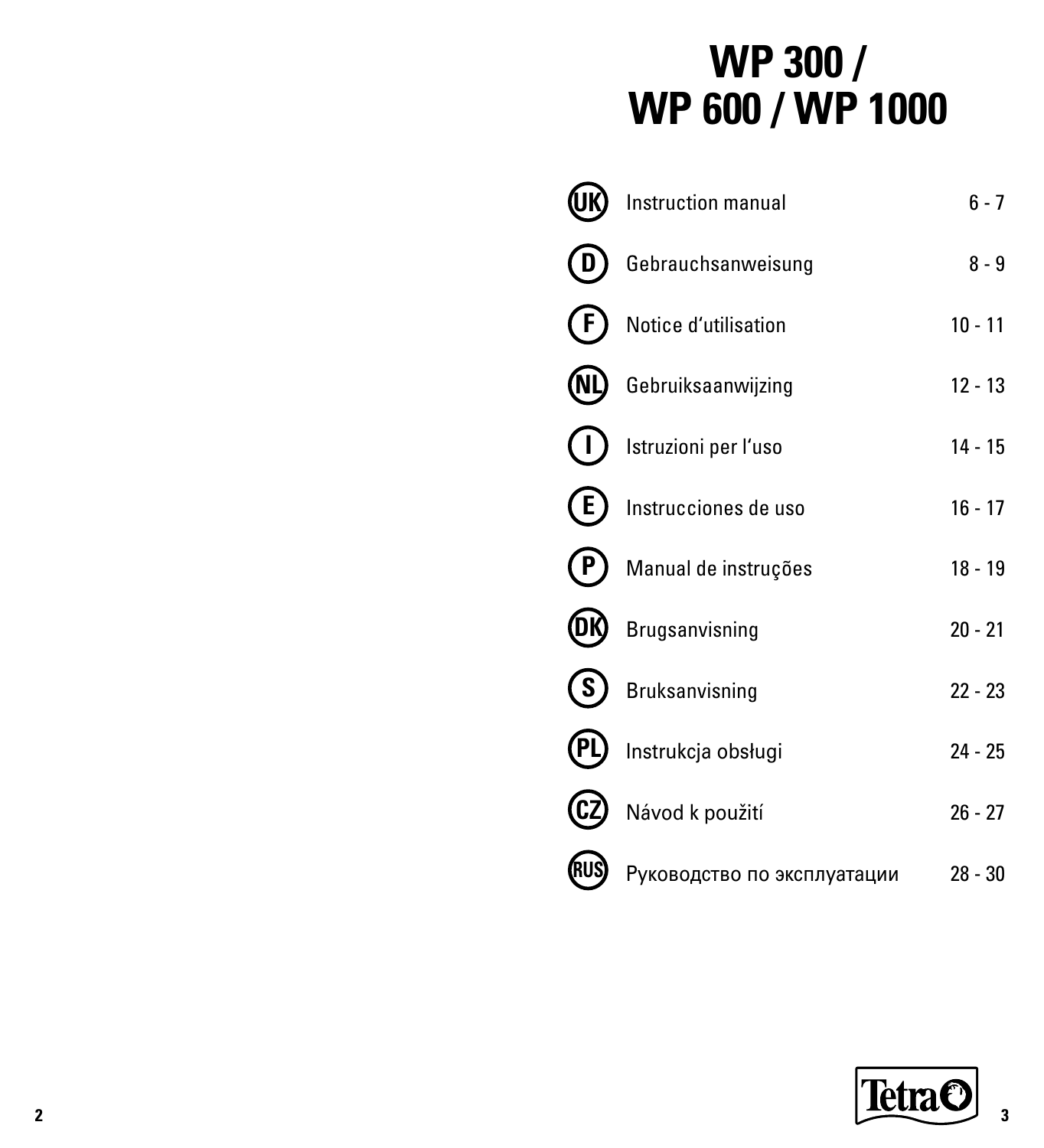







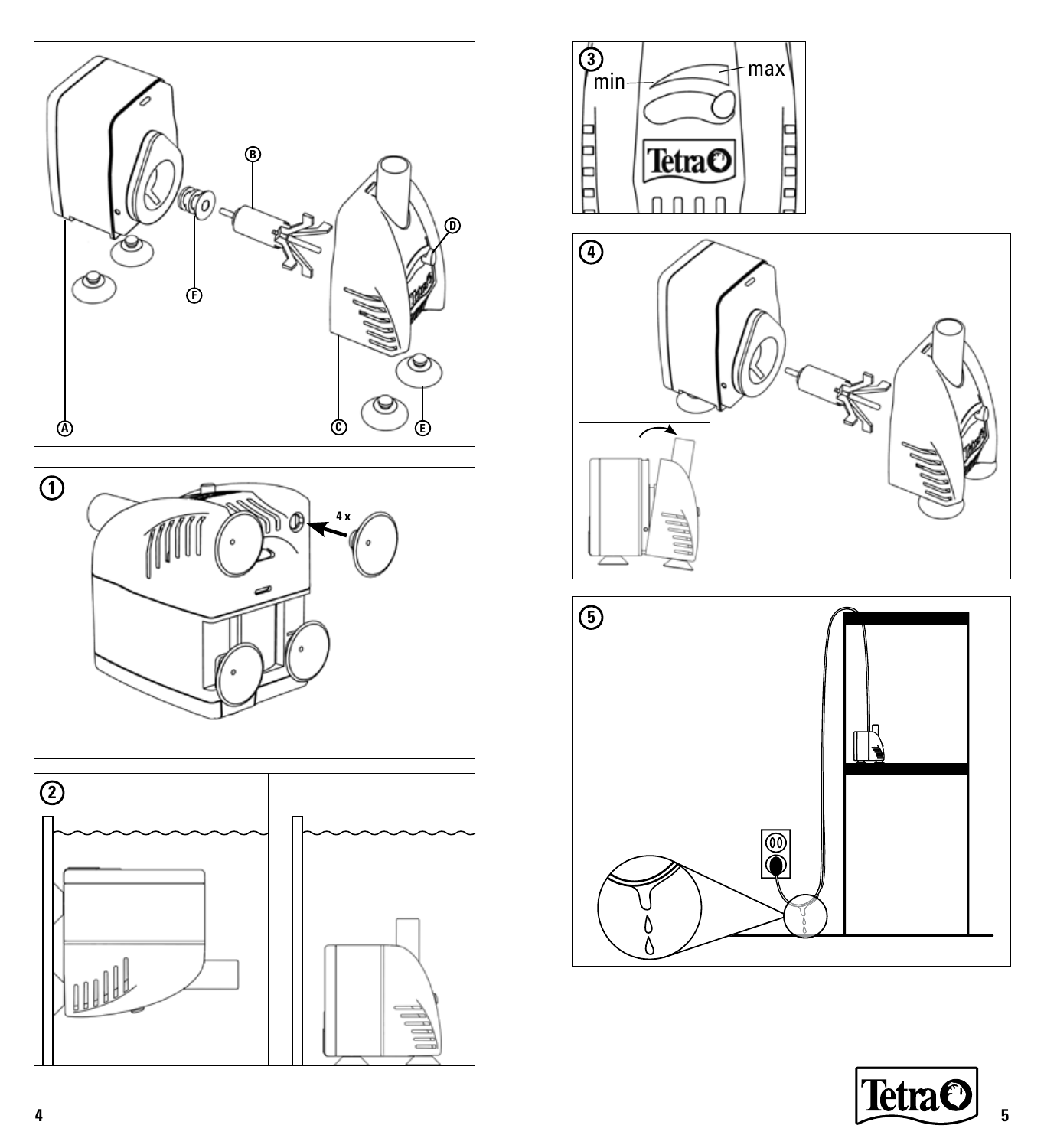Congratulations on choosing your highly reliable, easy to maintain Tetra Water Pump. This TÜV tested product is manufactured from the highest quality materials. As a result, you can be sure of its reliability and safety. Please read the following instructions very carefully before using your new Tetra WP.

### **Tetra WP Water Pump**

- **A.** Pump Body
- **B.** Impeller
- **C.** Pump Housing
- **D.** Flow rate adjuster
- **E.** Suction Cups (2x for WP 300, Reassemble everything in 4x for WP 600 / WP 1000)
- **F.** Bearing (Spare Part only) for WP 600 / WP 1000

#### **Instructions Installation**

Attach the enclosed suction cups into the openings located on the bottom of the pump body and pump housing. **(fig. 1)** Using the suction cups, attach the water pump below the water surface at your chosen position on the bottom or the side of the tank. **(fig. 2)**

#### **Operation**

To adjust the water flow, slide the flow rate adiuster within the minimum and maximum range. **(fig. 3)**

Ensure that the electrical cord loops (indoor applications) below the electrical outlet forming a "drip loop". This prevents the water from running down the cord and into the electrical outlet. (**fig. 5)**

To start the water pump, simply plug it in!

UK **Dear customer, Operation/Maintenance Lack of experience and Customers (UK Attention! Before any kind of maintenance is carried out,** ALWAYS disconnect the electrical supply of the pump and any other appliance placed in the water.

- Regular cleaning and maintenance is recommended for maximum use and performance
- Remove the pump housing from the motor body **(fig. 4)**
- Remove the impeller from the mounting
- Wash the pump wheel and clean with a soft brush
- reverse order

**Safety Regulations Attention! Before any kind of maintenance is carried out,** always disconnect the electrical supply of the pump and any other appliance placed in the water.

The pump will be destroyed if operated dry. Always ensure that there is water water flowing through the pump when in operation.

The pump is intended for indoor use only in temperatures that do not exceed 35°C.

Before connecting to the main power supply be sure the cord and the pump are undamaged. This appliance can be used by children aged from 8 years and above and persons with reduced physical, sensory or mental capabilities or lack of experience and knowledge if they have been given supervision or instruction concerning use of the appliance in a safe way and understand the hazards involved. Children shall not play with the appliance. Cleaning and user maintenance shall not be made by children without supervision.

The supply cord cannot be replaced. If the cord is damaged the appliance should be scrapped.

### **Guarantee**

Tetra guarantees that your Tetra WP will be repaired or replaced free of charge within two years from the date of purchase if it fails to work because of faulty material or workmanship. This guarantee does not cover normal wear and tear, nor any deterioration suffered through overloading, improper use, negligence or accident. Similarly any modifications made by the purchaser to the appliance will cause the guarantee to be null and void. Please keep proof of purchase.

### **Technical Data**

230V 50 Hz

| Model   | Flow rate<br>l/h | Aquarium<br>size<br>in litres | H. max            | Watt |
|---------|------------------|-------------------------------|-------------------|------|
| WP 300  | 300              | $10 - 801$                    | 0.5 <sub>m</sub>  | 5    |
| WP 600  | 600              | $80 - 2001$                   | 1.30 <sub>m</sub> | 11   |
| WP 1000 | 1000             | $200 - 3001$                  | 2.0 <sub>m</sub>  | 25   |

### **Spare parts**

| T705534 | Impeller for WP 300                   |  |
|---------|---------------------------------------|--|
| T705535 | Impeller for WP 600<br>and 2 0-rings  |  |
| T705536 | Impeller for WP 1000<br>and 2 0-rings |  |
| T705537 | <b>4 Suction Cups</b>                 |  |

Tetra GmbH D-49304 Melle, Germany www.tetra.net **6 7**

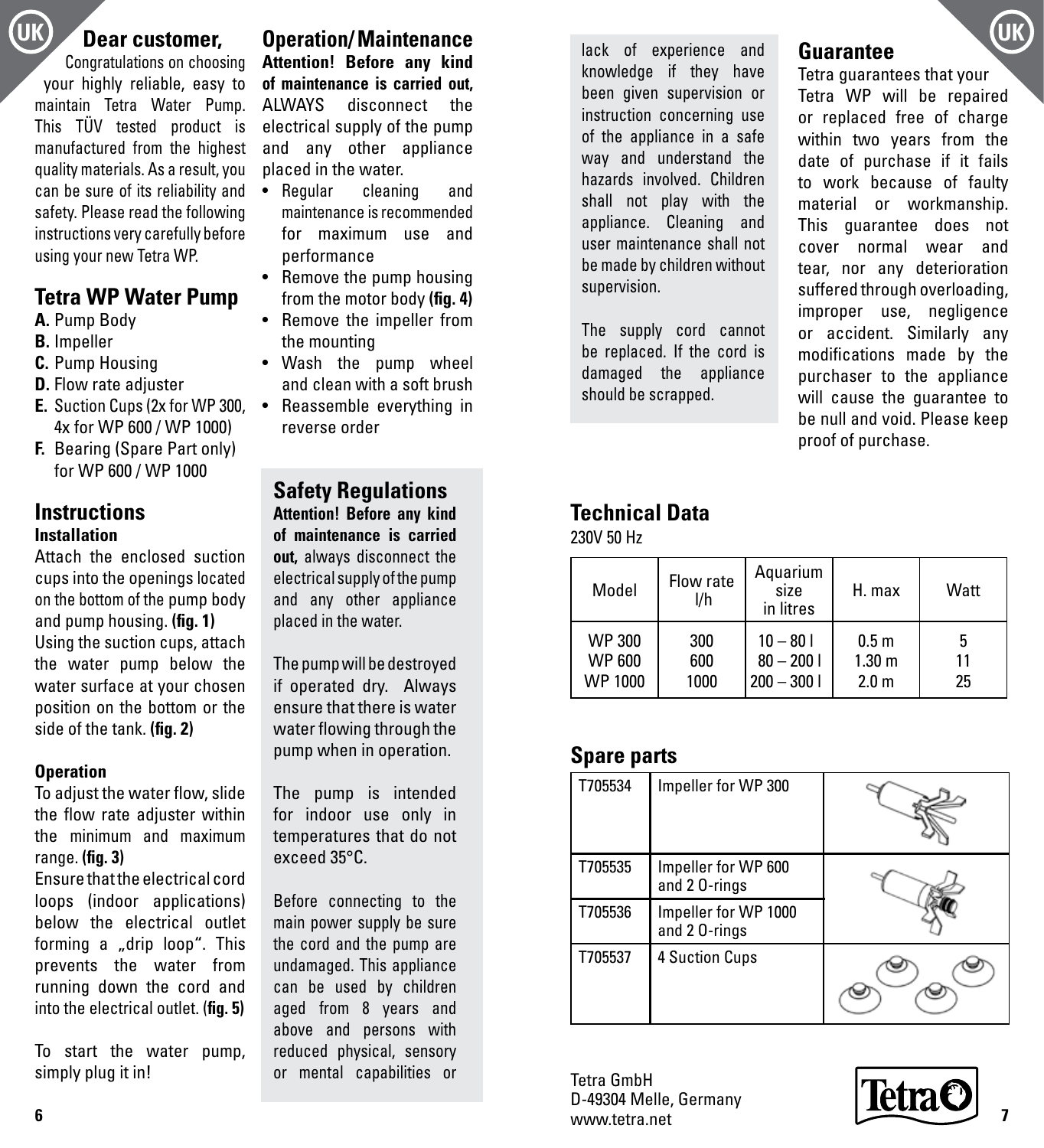### **Sehr geehrter Kunde,**

Wir beglückwünschen Sie zum Kauf Ihrer ausgesprochen zuverlässigen und leicht zu wartenden Tetra Wasserpumpe. Dieses TÜV-geprüfte Produkt aus hochwertigsten Materialien hergestellt. Sie können sich daher auf die Zuverlässigkeit und Sicherheit des Produkts verlassen. Bitte lesen Sie die nachfolgenden Anleitungen sorgfältig, bevor Sie Ihre neue Tetra WP in Gebrauch nehmen.

#### **Tetra WP Wasserpumpe**

- **A.** Pumpenkörper
- **B.** Impeller
- **C.** Pumpengehäuse
- **D.** Durchflussregulierer
- **E.** Saugnäpfe (2x für WP 300, Waschen Sie das Pumpen-4x für WP 600 / WP 1000)
- **F.** Halterung (nur Ersatzteil) für WP 600 / WP 1000

#### **Anleitungen Einbau**

Bringen Sie die Saugnäpfe an den Öffnungen an der Unterseite des Pumpenkörpers und des Pumpengehäuses an. **(Abb. 1)** Bringen Sie die Wasserpumpe mit Hilfe der Saugnäpfe an der von Ihnen gewählten Stelle am Boden oder an der Seite des Wasserbeckens unter der Wasseroberfläche an. **(Abb. 2)**

#### **Betrieb**

Stellen Sie den Wasserdurchflussregler zwischen Minimum und Maximum ein, um den Wasserdurchfluss zu regulieren **(Abb. 3)**

Vergewissern Sie sich, dass das Netzkabel (Innenbetrieb) unterhalb der Steckdose eine "Abtropfschlaufe" bildet. Dies verhindert, dass Wasser am Kabel entlang in die Steckdose läuft. **(Abb. 5)** 

Um die Pumpe in Betrieb zu nehmen, stecken Sie einfach den Stecker in die Steckdose.

#### **Betrieb / Wartung**

**Achtung! Schalten Sie die Pumpe und alle anderen sich im Wasser befindenden elektrischen Geräte vor jeder Wartung aus und ziehen Sie den Netzstecker.** 

- Wir empfehlen eine regelmäßige Säuberung und Wartung der Pumpe zur bestmöglichen Nutzung und Leistung
- Entfernen Sie das Pumpengehäuse vom Motorkörper **(Abb. 4)**
- Nehmen Sie den Impeller aus der Halterung
- rad und reinigen Sie es mit einer weichen Bürste
- Setzen Sie die Einzelteile in umgekehrter Reihenfolge wieder zusammen

**Sicherheitsvorschriften Achtung! Schalten Sie die Pumpe und alle anderen sich im Wasser befindenden elektrischen Geräte vor jeder Wartung aus und ziehen Sie den Netzstecker.**

Bei Trockenbetrieb wird die Pumpe beschädigt. Versichern Sie sich, dass bei Betrieb der Pumpe immer Wasser durch die Pumpe fließt.

Die Pumpe darf nur im Innenbetrieb bei Temperaturen bis zu 35 °C verwendet werden.

Versichern Sie sich vor Anschluss an das Stromnetz, dass das Anschlusskabel und die Pumpe

unbeschädigt sind. Dieses Gerät kann von Kindern ab 8 Jahren und darüber sowie von Personen mit verringerten physischen, sensorischen oder mentalen Fähigkeiten oder Mangel an Erfahrung und Wissen benutzt werden, wenn sie beaufsichtigt oder bezüglich des sicheren Gebrauchs des Gerätes unterwiesen wurden und die daraus resultierenden Gefahren verstehen. Kinder dürfen nicht mit dem Gerät spielen. Reinigung und Benutzer-Wartung dürfen nicht von Kindern ohne Beaufsichtigung durchgeführt werden.

Das Netzstromkabel kann nicht ersetzt werden. Geräte mit beschädigtem Kabel sind zu entsorgen

### **Garantie**

Tetra garantiert, dass Ihre Tetra WP innerhalb einer Frist von zwei Jahren nach dem Kaufdatum kostenlos repariert oder ersetzt wird, wenn es aufgrund von Material- oder Verarbeitungsfehlern zu Funktionsstörungen kommt. Diese Garantie gilt nicht bei nutzungsbedingtem Verschleiß, Schäden infolge von Überlastung, unsachgemäßem Gebrauch, Fahrlässigkeit oder Beschädigungen durch Unfall. Auch bei vom Käufer des Geräts vorgenommenen Abänderungen ist die Garantiezusage nicht wirksam. Bitte bewahren Sie den Kaufbeleg gut auf ,um Garantieansprüche geltend zu machen.

#### **Technische Daten** 230V 50 Hz

| Modell         | Durchfluss<br>I/h | Aquarium-<br>größe<br>in Litern | H. max            | Watt |
|----------------|-------------------|---------------------------------|-------------------|------|
| <b>WP 300</b>  | 300               | $10 - 801$                      | 0.5 <sub>m</sub>  | 5    |
| <b>WP 600</b>  | 600               | $80 - 2001$                     | 1.30 <sub>m</sub> | 11   |
| <b>WP 1000</b> | 1000              | $200 - 3001$                    | 2.0 <sub>m</sub>  | 25   |

### **Ersatzteile**

| T705534 | Impeller für WP 300                   |  |
|---------|---------------------------------------|--|
| T705535 | Impeller für WP 600<br>und 2 0-Ringe  |  |
| T705536 | Impeller für WP 1000<br>und 2 0-Ringe |  |
| T705537 | Saugnäpfe                             |  |

Tetra GmbH D-49304 Melle, Deutschland www.tetra.net **8 9**



**D D**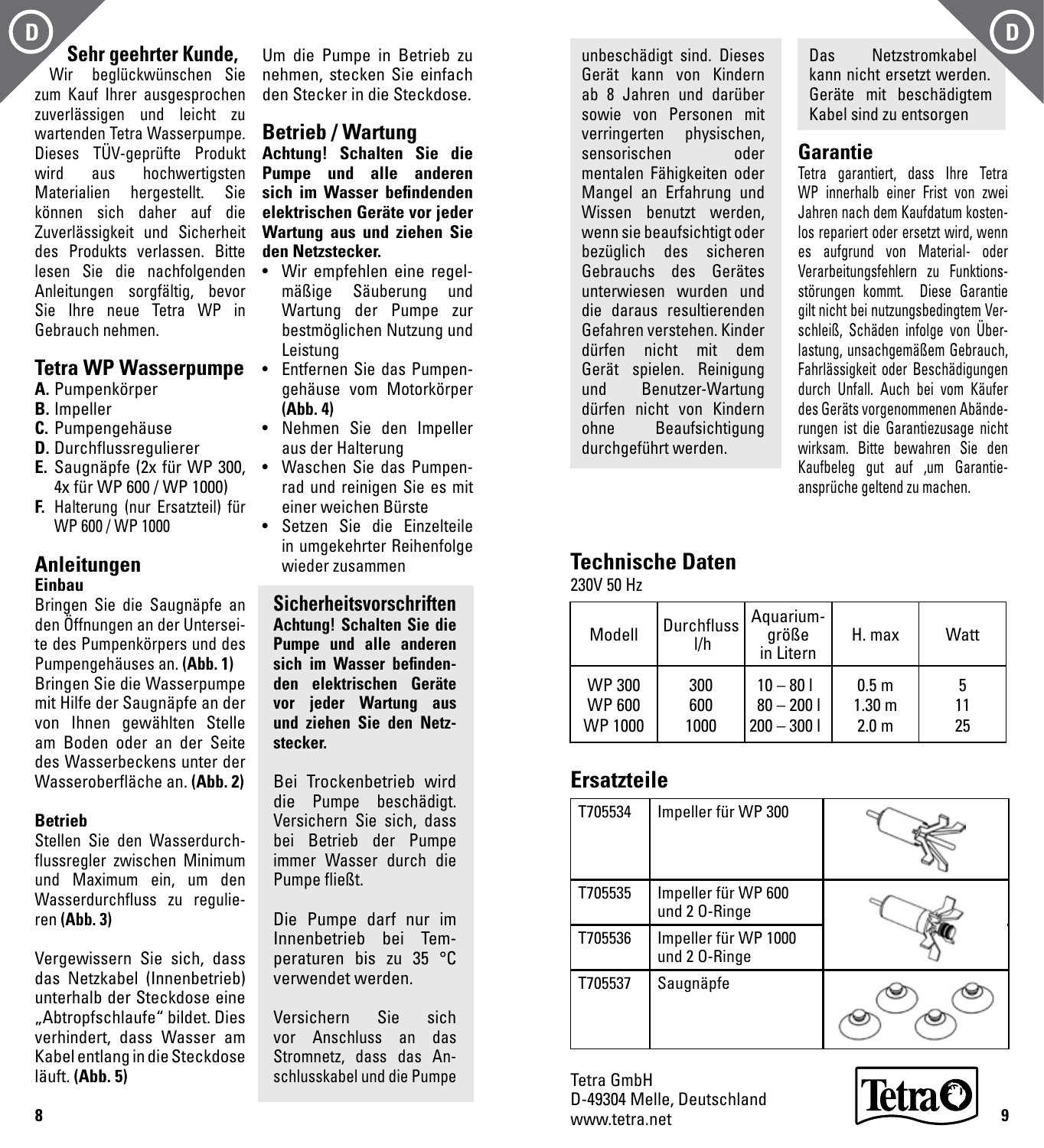### **Cher client,**

Toutes nos félicitations pour avoir choisi une pompe à eau Tetra d'une grande fiabilité et facile à entretenir. Ce produit testé par le TÜV allemand est fabriqué avec des matériaux de qualité. Vous pouvez donc compter sur sa fiabilité et sa sécurité. Veuillez lire soigneusement les instructions ci-dessous avant d'utiliser votre nouvelle pompe Tetra.

#### **Pompe à eau Tetra WP**

- **A.** Corps de pompe
- **B.** Turbine
- **C.** Boîtier de la pompe
- **D.** Réglage du débit
- **E.** Ventouses (2x pour WP 300, 4x pour WP 600 / WP 1000)
- seulement) pour WP 600 / WP 1000

## **Instructions**

### **Installation**

Fixez les ventouses fournies dans les ouvertures situées sur le fond du boîtier de la pompe. **(fig. 1)**

À l'aide des ventouses, fixez la pompe sous la surface de l'eau dans la position choisie, sur le fond ou le côté de la cuve. **(fig. 2)**

#### **Utilisation**

Pour ajuster le débit, faites glisser le variateur de débit entre les valeurs minimales et maximales. **(fig. 3)**

Assurez-vous que le cordon électrique est incurvé avant d'atteindre la prise électrique et qu'il forme une "boucle de gouttage". Cela permet de garder la partie du cordon proche de la prise de courant parfaitement sèche. **(fig. 5)**  Pour démarrer la pompe, ne vous reste plus qu'à la brancher.

Pour démarrer la pompe, il

ne vous reste plus qu'à la brancher.

**Utilisation / maintenance Attention ! Avant toute opération de maintenance, TOUJOURS**<br>débrancher l'alimentation l'alimentation électrique de la pompe et de tout appareil placé dans l'eau.

- Un nettoyage et une maintenance régulière sont recommandés pour des performances optimisées
- Retirez le boîtier de la pompe du corps du moteur **(fig. 4)**
- Retirez la turbine de son montage
- Nettoyez les pales de la turbine délicatement à l'aide d'une brosse fine
- **F.** Palier (pièce de rechange Remontez chaque pièce en respectant l'ordre inverse

**Consignes de sécurité Attention ! Avant toute opération de maintenance,** toujours débrancher l'alimentation électrique de la pompe et de tout appareil placé dans l'eau.

La pompe peut être détruite par un fonctionnement à sec. Toujours veiller à ce que de l'eau s'écoule à travers la pompe quand elle est en service.

La pompe est destinée exclusivement à une utilisation en intérieur à des températures ne dépassant pas 35°C.

Avant de brancher l'alimentation électrique. vérifier que le cordon d'alimentation et la pompe ne sont pas endommagés. Ce produit peut être utilisé par des enfants de plus de 8 ans, des personnes dont les capacités physiques, sensorielles ou mentales sont réduites, ainsi que des personnes n'ayant aucune expérience ou connaissances si ceux-ci bénéficient d'une surveillance ou d'instructions préalables concernant son utilisation en toute sécurité et s'ils comprennent les dangers qu'il implique. Ce produit n'est pas un jouet. Son nettoyage et son entretien ne doivent pas être réalisés par des enfants sans surveillance.

Le cordon d'alimentation ne peut pas être remplacé. Si celui-ci est endommagé,

#### **Caractéristiques techniques** 230V 50 Hz

| Modèle         | Débit<br>I/h | Taille de<br>l'aquarium<br>en litres | H. max            | Watt |
|----------------|--------------|--------------------------------------|-------------------|------|
| <b>WP 300</b>  | 300          | $10 - 801$                           | 0.5 <sub>m</sub>  | 5    |
| <b>WP 600</b>  | 600          | $80 - 2001$                          | 1.30 <sub>m</sub> | 11   |
| <b>WP 1000</b> | 1000         | $200 - 3001$                         | 2.0 <sub>m</sub>  | 25   |

### **Pièces détachées**

| T705534 | Turbine pour WP 300                         |  |
|---------|---------------------------------------------|--|
| T705535 | Turbine pour WP 600<br>et 2 joints toriques |  |
| T705536 | Rotor pour WP 1000<br>et 2 joints toriques  |  |
| T705537 | Ventouses                                   |  |

C NVARID 0 810 121 821 Tetra GmbH D-49304 Melle, Allemagne **10 11**www.tetra.net

le produit ne doit plus être utilisé.

### **Garantie**

Tetra garantit que la pompe Tetra WP sera réparée ou remplacée gratuitement dans un délai de deux ans à compter de la date d'achat en cas de mauvais fonctionnement résultant d'un défaut de matériel ou de fabrication. Cette garantie ne couvre pas l'usure normale, ni les détériorations dues à une surcharge, une utilisation incorrecte, une négligence ou un accident. De même, toute modification apportée à l'appareil par l'acheteur rendra la garantie nulle. Veuillez conserver votre facture d'achat.

letra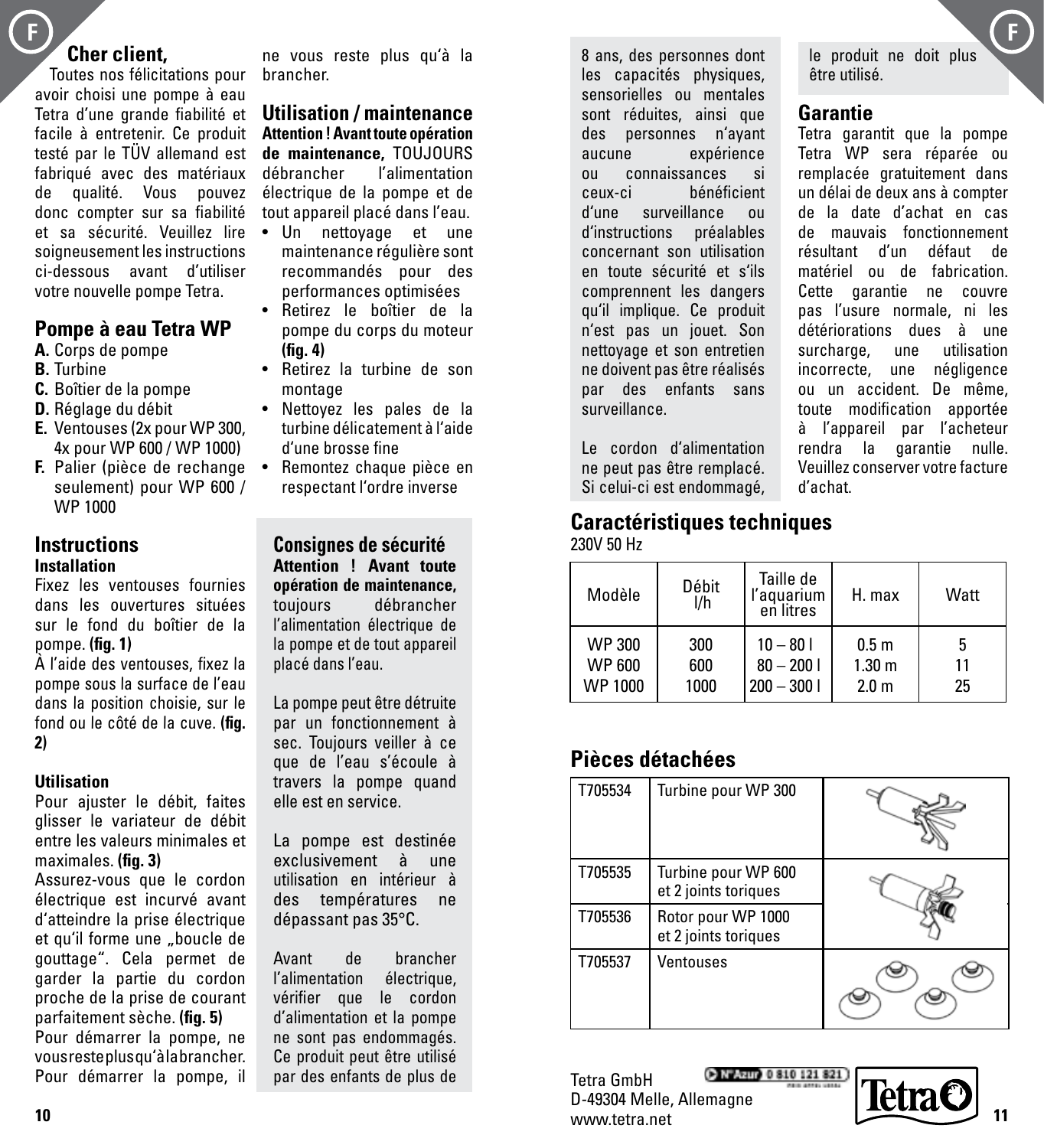## **NL NL**

### **Geachte cliënt,**

Wij feliciteren U met uw keuze voor de duurzame, betrouwbare en gemakkelijk te bedienen Tetra waterpomp. Dit product verkreeg TUV goedkeuring en is vervaardigd uit de beste materialen, zodat U zeker kunt zijn van betrouwbaarheid en veiligheid. Lees evenwel voordat U de Tetra WP in gebruik neemt onderstaande instructies zorgvuldig na.

#### **Tetra WP waterpomp**

- **A.** Pomp casco
- **B.** Rotor
- **C.** Pomphuis
- **D.** Regelaar voor doorstroming
- **E.** Zuigers (2x voor WP 300, 4x voor WP 600 / WP 1000)
- **F.** Lager (uitsluitend als reserve onderdeel) voor WP 600/ WP 1000

#### **Instructies Installatie**

Plaats de meegeleverde zuignappen in de openingen aan de onderzijde van het pomphuis **(Fig. 1**)

Bevestig de waterpomp d.m.v. de zuignappen aan het glas onder het wateroppervlak op de gekozen plaats nabij de bodem of de zijkant van het aquarium. **(Fig. 2)**

### **Ingebruikname**

Regel met de schuif de gewenste doorstroming tussen minimum en maximum. **( Fig. 3)**

Indien het stopcontact zich onder het aquarium bevindt **( fig. 5 )** wordt als extra veiligheidsmaatregelen aanbevolen een z.g. 'druiplus' te formeren, om te voorkomen dat 'kruipwater' het inwendige van het stopcontact bereikt.

U kunt de pomp nu in bedrijf stellen door de stekker in het stopcontact te steken!

### **Werking / Onderhoud**

**Attentie! Voordat U welke vorm van onderhoud dan ook uitvoert, altijd eerst de elektrische aansluiting uitschakelen !**

- Regelmatige reiniging en onderhoud is aanbevolen om maximale werking en prestatie te bevorderen
- Verwijder het pomphuis van het motor casco ( Fig.4)
- Verwijder de rotor uit de zetting
- Reinig het pomprad met een zachte borstel
- Herplaats alle delen in de omgekeerde volgorde

**Veiligheids-voorschriften Attentie! Alvorens welke vorm van onderhoud dan ook uit te voeren altijd eerst de elektriciteit uitschakelen en alle andere toepassingen in het water afsluiten.** Bij drooglopen wordt de pomp

onklaar. Verzeker U van de doorstroming met water als de pomp in bedrijf is.

De pomp is bestemd voor gebruik binnenshuis bij een temperatuur tot maximaal 35ºC.

Controleer alvorens de pomp in bedrijf te stellen dat de elektrische aansluitkabel en de pomp onbeschadigd zijn. Dit apparaat moet zijn voorzien van een reststroom zekering die de standaard van 30mA niet te boven gaat. Dit apparaat kan worden gebruikt door kinderen van

8 jaar en ouder en mensen met beperkte lichamelijke, zintuiglijke of verstandelijke vermogens of gebrek aan ervaring en kennis, indien zij onder toezicht staan van een volwassene of hebben geleerd het apparaat veilig te gebruiken en begrijpen welke gevaren aan het gebruik zijn verbonden. Kinderen mogen niet met het apparaat spelen. Reiniging en onderhoud mogen niet worden uitgevoerd door kinderen zonder toezicht. Het netsnoer kan niet worden vervangen. Apparaten met een beschadigd snoer dienen als afval te worden verwijderd.

### **GARANTIE-BEPALINGEN**

Tetra garandeert dat de Tetra WP gratis wordt gerepareerd of vervangen binnen twee jaar na aankoop bij materiaaldefecten of vanwege fabricagefouten. Deze garantie sluit normale slijtage uit alsmede enige andere gebreken in de werking vanwege overbelasting, onjuist gebruik, nalatigheid of beschadiging als gevolg van een ongeval. Garantie vervalt eveneens bij veranderingen aan het apparaat door de gebruiker. Aankoopbon zorgvuldig bewaren om in aanmerking te komen voor eventuele garantie.

### **Technische gegevens**

230V 50 Hz

| Model         | Door-<br>stroomvo-<br>lume L/.uurl | liters       | Aquarium   Max. opvo-<br>erhoogte | Watt |
|---------------|------------------------------------|--------------|-----------------------------------|------|
| <b>WP 300</b> | 300                                | $10 - 801$   | 0.5 <sub>m</sub>                  | 5    |
| <b>WP 600</b> | 600                                | $80 - 2001$  | 1.30 <sub>m</sub>                 | 11   |
| WP 1000       | 1000                               | $200 - 3001$ | 2.0 <sub>m</sub>                  | 25   |

### **Onderdelen**

| T705534 | Rotor yoor WP 300                  |  |
|---------|------------------------------------|--|
| T705535 | Rotor voor WP 600<br>en 20-ringen  |  |
| T705536 | Rotor voor WP 1000<br>en 20-ringen |  |
| T705537 | Zuignappen                         |  |

Tetra GmbH D-49304 Melle, Duitsland www.tetra.net **12 13**

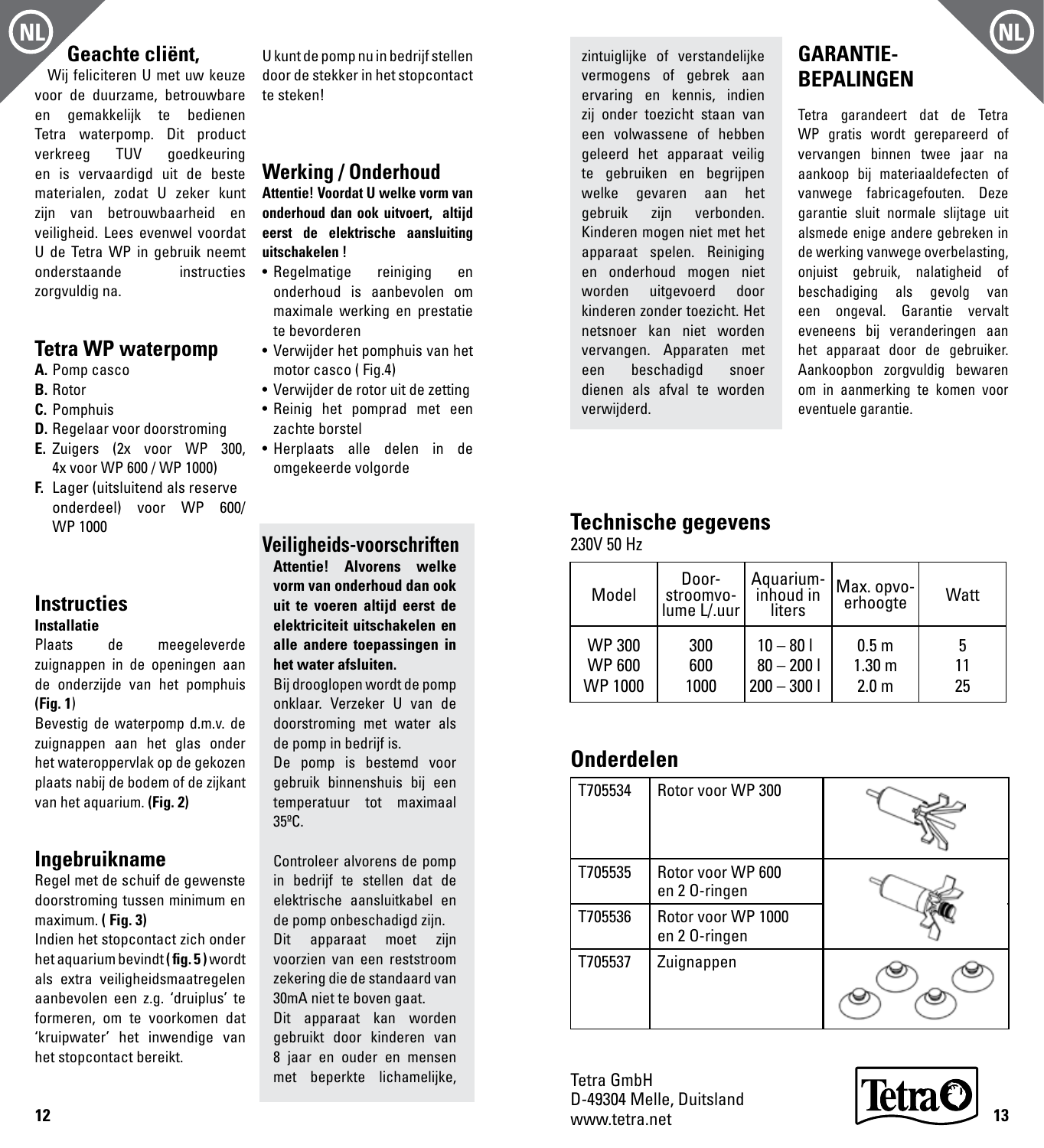#### $\blacksquare$ **Gentile Cliente,**

complimenti per aver scelto la Sua pompa sommergibile Tetra, un dispositivo altamente affidabile e di facile manutenzione. Questo apparecchio, è testato secondo le norme TÜV e prodotto con materiali di prima qualità. Può dunque essere certo della sua affidabilità e sicurezza. Prima di mettere in funzione la Sua nuova Tetra WP, La preghiamo di leggere attentamente le istruzioni per l'uso.

### **Pompa sommergibile Tetra WP**

- **A.** corpo della pompa
- **B.** rotore
- **C.** guscio della pompa
- **D.** sistema di regolazione
- **E.** ventose (2 per la WP 300, 4 per la WP 600 / WP 1000)
- **F.** supporto (solo pezzo di ricam bio) per WP 600 / WP 1000

#### **Istruzioni per l'uso Installazione**

Inserire le ventose in dotazione nei fori situati sul fondo del corpo e del guscio della pompa. **(fig. 1)** Fissare con le ventose la pompa sotto la superficie dell'acqua nel punto prescelto sul fondo o su un vetro laterale dell'acquario. **(fig. 2)**

### **Messa in funzione**

Per impostare la portata della pompa, far scorrere la levetta del regolatore tra il minimo e il massimo. **(fig. 3)**

Accertarsi che il cavo elettrico (funzionamento in locale chiuso) formi un'"ansa di sgocciolamento" sotto la presa di corrente. Si evita così che dell'acqua possa scorrere lungo il cavo e penetrare nella presa. **(fig. 5)**

Per avviare la pompa basta inserire la spina nella presa di corrente!

#### **Cura e manutenzione**

**Attenzione! Prima di qualsiasi operazione di manutenzione scollegare** SEMPRE la pompa e qualsiasi altro apparecchio situato sott'acqua dall'alimentazione di corrente.

- Si consigliano regolari interventi di pulizia e manutenzione per ottenere il massimo grado di sollecitazione e prestazioni.
- Staccare il guscio della pompa dal corpo motore. **(fig. 4)**
- Sfilare il rotore dal supporto.
- Sciacquare la girante della pompa e pulirla con uno spazzolino morbido.
- Riassemblare i componenti in ordine inverso

**Norme di sicurezza**

**Attenzione! Prima di qualsiasi operazione di manutenzione scollegare** SEMPRE la pompa e qualsiasi altro apparecchio situato sott'acqua dall'alimentazione di corrente.

Un funzionamento a secco distrugge la pompa. Accertarsi sempre che durante il funzionamento nella pompa scorra dell'acqua.

La pompa è concepita per l'uso interno a temperature non superiori a 35 °C.

Prima di collegare l'apparecchio alla corrente elettrica accertarsi che il cavo e la pompa non siano danneggiati.

Questo apparecchio deve essere collegato a un interruttore differenziale di protezione con soglia di intervento non superiore a 30 mA.

Il presente dispositivo può essere utilizzato da bambini a

partire da 8 anni di età e da persone con capacità fisiche, sensoriali e mentali ridotte, o prive di esperienza o competenza, a condizione che si trovino sotto la supervisione di una persona responsabile per la loro sicurezza o abbiano ricevuto le dovute istruzioni in merito all'utilizzo e ai pericoli che ne derivano. I bambini non devono giocare con il dispositivo. Le operazioni di pulizia e manutenzione non devono essere eseguite da bambini senza la supervisione di un adulto.

Il cavo di alimentazione non può essere sostituito. Interrompere definitivamente l'utilizzo del dispositivo e

#### **Dati tecnici** 230V 50 Hz

| Modello        | Portata<br>l/h | Capienza<br>della vascal | H. max            | Watt |
|----------------|----------------|--------------------------|-------------------|------|
| <b>WP 300</b>  | 300            | $10 - 801$               | 0.5 <sub>m</sub>  | 5    |
| <b>WP 600</b>  | 600            | $80 - 2001$              | 1.30 <sub>m</sub> | 11   |
| <b>WP 1000</b> | 1000           | $200 - 3001$             | 2.0 <sub>m</sub>  | 25   |

### **Parti di ricambio**



800-257496 Tetra GmbH D-49304 Melle, Germania **14 15**www.tetra.net

smaltirlo come rifiuto elettrico/elettronico se il cavo di alimentazione risulta danneggiato.

### **Garanzia**

Tetra garantisce che la Sua Tetra WP verrà riparata o sostituita gratuitamente entro due anni dalla data di acquisto in caso di malfunzionamento dovuto a difetti di materiale o di fabbricazione. Tale garanzia non copre danni da normale usura, né danni da carico eccessivo, uso improprio, negligenza o incidente. Anche qualsiasi modifica apportata all'apparecchio dall'acquirente ne annullerà la garanzia. Conservare lo scontrino per far valere il diritto alla garanzia.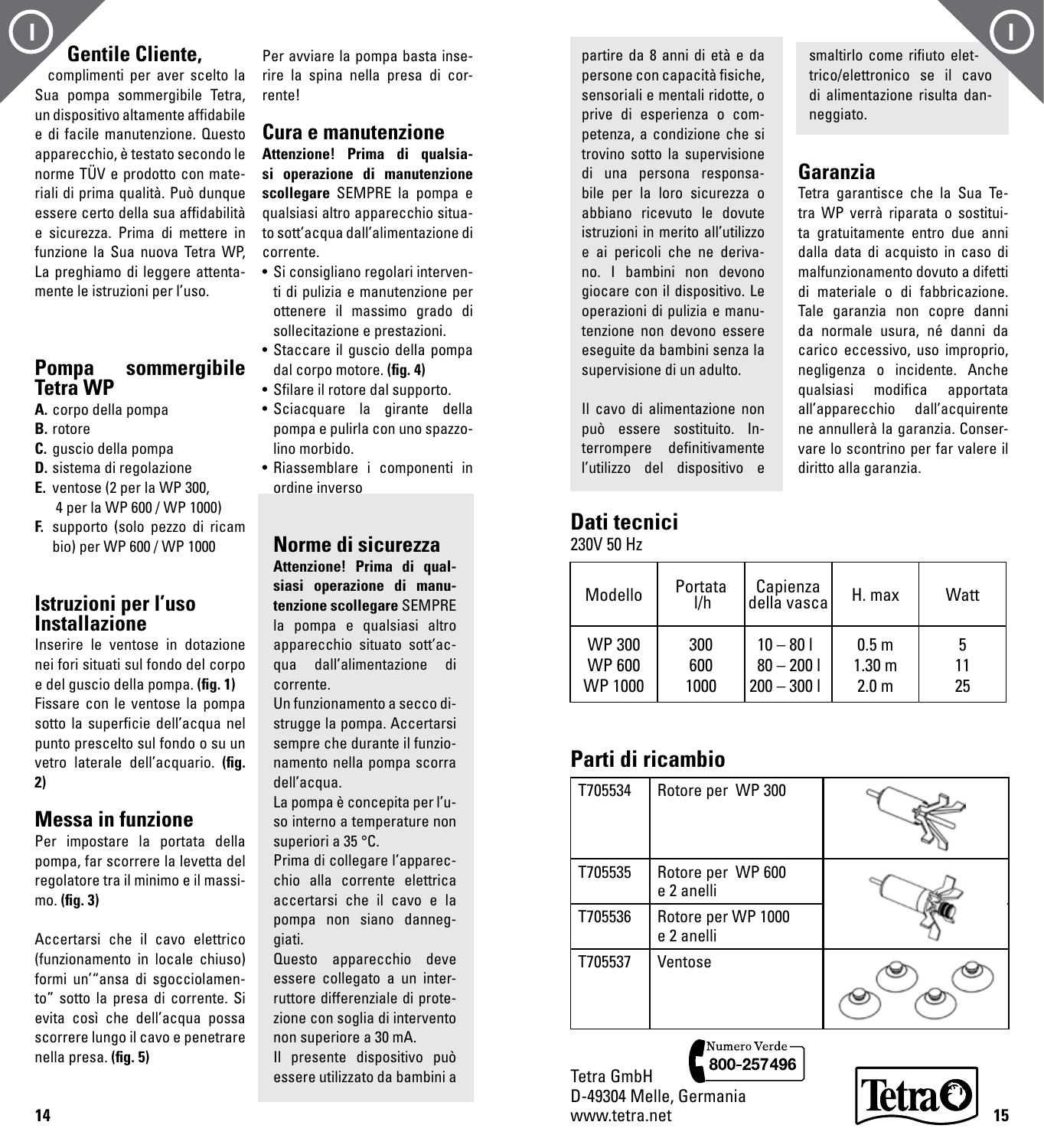### **E E**

### **Estimado cliente:**

Le felicitamos por haberse decidido por la Bomba de Agua Tetra, de gran fiabilidad y fácil de mantener. Este producto testado por el TÜV es fabricado con materiales de máxima calidad. El resultado es que usted cuenta con un producto absolutamente fiable y seguro. Lea por favor atentamente las siguientes instrucciones antes de usar su nueva Tetra WP..

### **Tetra WP Bomba de Agua**

- **A.** Cuerpo de la bomba
- **B.** Rotor
- **C.** Carcasa de la bomba
- **D.** Regulador de control
- **E.** Ventosas
- **F.** Soporte (sólo recambio) para WP 600 / WP 1000

#### **Instrucciones Instalación**

Coloque las ventosas en las aberturas dispuestas en la base del cuerpo de la bomba. **(fig. 1)** Utilizando las ventosas, fije la bomba debajo de la superficie del agua en la posición escogida por usted, sobre el fondo o en un lateral del tanque. **(fig. 2)**

### **Funcionamiento**

Para ajustar el caudal, deslice el regulador entre el valor mínimo y máximo. **(fig. 3)**

Asegúrese de que el cable eléctrico (aplicaciones en interiores) cuelgue en forma de bucle debajo del enchufe para evitar que el agua corra por el cable y entre en el enchufe. **(fig. 5)**

¡Para poner en marcha la bomba de agua, solo ha de enchufarla!

### **Funcionamiento / Mantenimiento**

¡Atención! Antes de llevar a cabo cualquier mantenimiento, desconecte SIEMPRE la alimentación eléctrica de la bomba y de cualquier otro accesorio dentro del agua.

- Se recomienda una limpieza y un mantenimiento periódicos para asegurar un uso y un rendimiento óptimos
- Desmonte la carcasa de la bomba del cuerpo del motor **(fig. 4**)
- Saque el rotor de la sujeción
- Lave la rueda de la bomba y límpiela con un cepillo suave
- Vuelva a montar las piezas por el orden inverso

### **Normas de seguridad**

¡Atención! Antes de llevar a cabo cualquier mantenimiento, desconecte siempre la alimentación eléctrica de la bomba y de cualquier otro accesorio dentro del agua. La bomba se dañará si trabaja en seco. Asegúrese siempre de que, cuando la bomba

trabaja, fluya agua a través de ella.

La bomba está diseñada para uso exclusivo en interiores y a temperaturas no superiores a 35°C.

Antes de conectar la corriente, compruebe que el cable y la bomba no presenten ningún daño. Este aparato debe ser alimentado a través de un dispositivo de corriente residual (RCD) con una corriente residual operativa no superior a 30mA.

Este aparato no debe ser utilizado por personas (incluidos niños) cuyas capacidades físicas, sensoriales o mentales están reducidas o que carezcan de la debida experiencia y conocimientos, a no ser que lo hagan bajo la supervisión y las instrucciones de una persona responsable de su seguridad. Los

niños deben utilizar la bomba bajo supervision para evitar que jueguen con ella.

Este dispositivo puede ser utilizado por niños a partir de 8 años y personas con facultades físicas, sensoriales o mentales reducidas o falta de experiencia y conocimientos si están supervisadas o han recibido instrucción sobre la utilización segura del dispositivo y entienden los riesgos que conlleva. Los niños no deben jugar con el dispositivo. La limpieza y el mantenimiento de usuario no pueden ser realizados por niños sin supervisión.

El cable de alimentación no se puede sustituir. Si el cable está dañado, el dispositivo deberá desecharse.

### **Datos técnicos**

230V 50 Hz

| Modelo         | Caudal<br>l/hora | Volumen<br>del acuario I<br>en litros | H. máx.           | vatios |
|----------------|------------------|---------------------------------------|-------------------|--------|
| WP 300         | 300              | $10 - 801$                            | 0.5 <sub>m</sub>  | 5      |
| <b>WP 600</b>  | 600              | $80 - 2001$                           | 1.30 <sub>m</sub> | 11     |
| <b>WP 1000</b> | 1000             | $200 - 3001$                          | 2.0 <sub>m</sub>  | 25     |

### **Recambios**

| T705534 | Rotor para WP 300                          |  |
|---------|--------------------------------------------|--|
| T705535 | Rotor para WP 600<br>y dos juntas tóricas  |  |
| T705536 | Rotor para WP 1000<br>y dos juntas tóricas |  |
| T705537 | Ventosas                                   |  |

Tetra GmbH D-49304 Melle, Alemania www.tetra.net **16 17**



**Garantía**

Tetra garantiza que su Tetra WP será reparada o sustituida sin coste dentro de los dos años siguientes a la fecha de compra si el fallo es debido a material o fabricación defectuosos. Esta garantía no cubre el normal desgaste por uso y tampoco ningún deterioro a causa de sobrecarga, uso indebido, negligencia o accidente. Cualquier modificación de la técnica por parte del comprador hará que la garantía quede sin efecto. Conserve por favor el comprobante de la compra para hacer valer los derechos de garantía.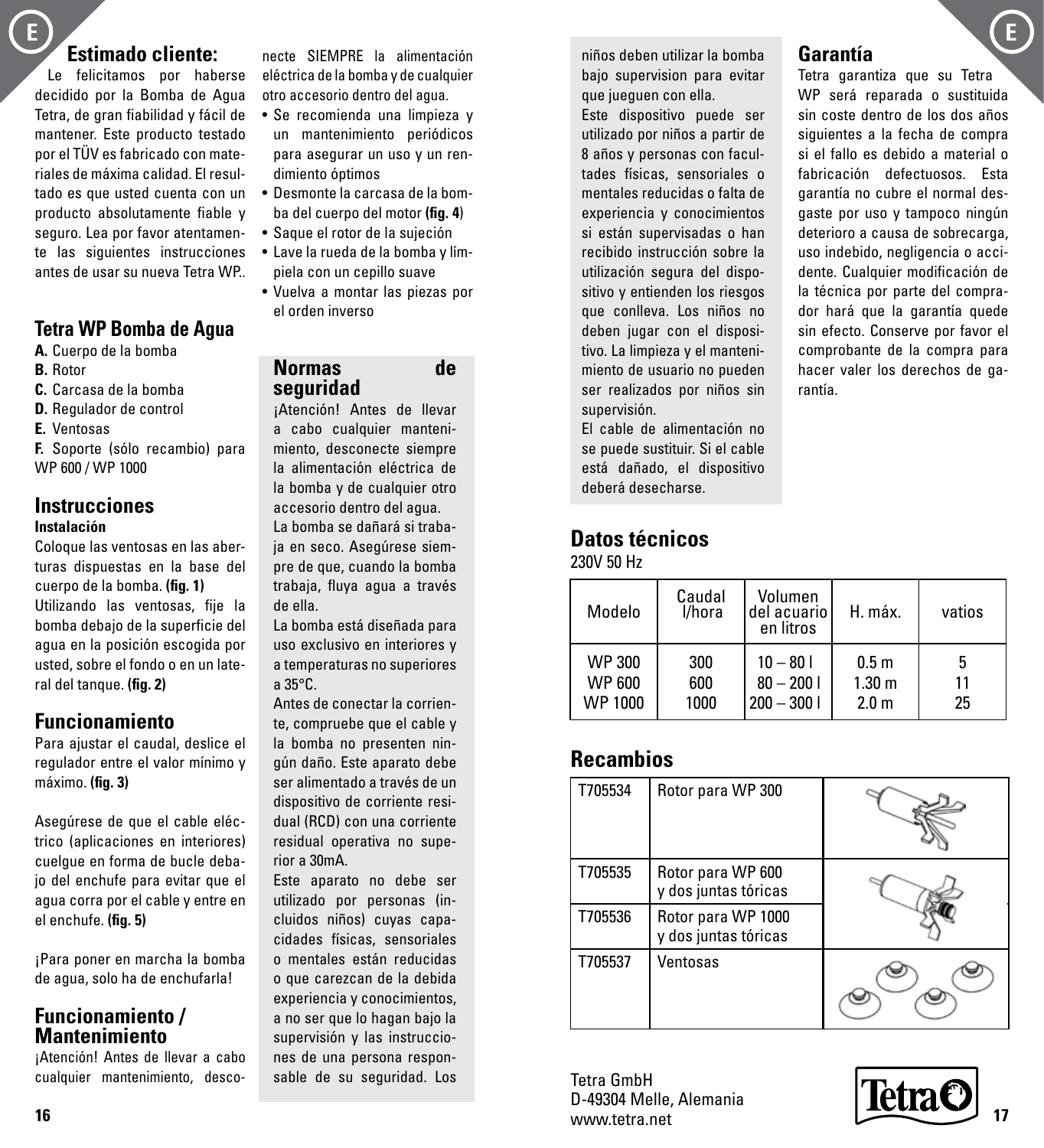### **P P Estimado cliente,**

Parabéns por ter escolhido a Bomba de Água Tetra altamente fiável e de fácil manutenção. Este produto, testado pela TÜV, é fabricado com materiais da mais elevada qualidade, estando assim garantidas a sua fiabilidade e segurança. Leia com muita atenção as seguintes instruções antes de usar a sua nova bomba de água Tetra WP

#### **Bomba de água Tetra WP**

- **A.** Corpo da bomba
- **B.** Impulsor
- **C.** Caixa da bomba
- **D.** Regulador de controle
- **E.** Ventosas (2x para WP 300, 4x para WP 600 / WP 1000)
- **F.** Chumaceira (apenas como peça sobressalente) para WP 600 / WP 1000

#### **Instruções Instalação**

Fixe as ventosas fornecidas nas aberturas localizadas na parte inferior do corpo da bomba e da caixa da bomba. **(fig. 1)**

Use as ventosas para fixar a bomba de água no local pretendido, abaixo da superfície da água, no fundo ou num dos vidros laterais do aquário. **(fig. 2)**

#### **Funcionamento**

Para regular o caudal de água, faça deslizar o regulador de caudal entre o mínimo e o máximo. **(fig. 3)**

Nas aplicações em interiores, certifique-se de que o cabo de alimentação forma um "U" abaixo da tomada de corrente para evitar que a água escorra ao longo do cabo e entre na tomada. **(fig. 5)**

Para pôr a bomba de água a funcionar, basta ligá-la à corrente!

#### **Funcionamento/ Manutenção**

Atenção! Antes de proceder a qualquer operação de manutenção, desligue SEMPRE a bomba e todos os outros componentes eléctricos que estejam dentro de água.

- Recomenda-se uma limpeza e uma manutenção regulares para assegurar uma melhor utilização e o máximo rendimento do aparelho.
- Retire a caixa da bomba do corpo do motor. **(fig. 4)**
- Retire o impulsor.
- Lave a roda da bomba e limpe-a com uma escova macia.
- Volte a montar todas as peças pela ordem inversa.

#### **Normas de segurança**

Atenção! Antes de proceder a qualquer operação de manutenção, desligue sempre a bomba e todos os componentes eléctricos que estejam dentro de água.

A bomba ficará danificada se funcionar em seco. Certifiquese sempre de que a água circula através da bomba quando esta se encontra em funcionamento.

A bomba destina-se a uso exclusivo em interiores e a temperaturas que não excedam 35ºC.

Antes de ligar a bomba à corrente, verifique se o cabo de alimentação e a própria bomba não estão danificados.

Este equipamento tem de ser alimentado através de um dispositivo diferencial residual (DDR) com uma corrente residual nominal de funcionamento não superior a 30 mA.

Este aparelho não dever ser usado por pessoas (nomeadamente crianças) com capacidades físicas, sensoriais ou metais reduzidas, ou com falta de

experiência e conhecimentos, a menos que tenham recebido formação ou instrução para utilização do aparelho, por parte de uma pessoa responsável pela segurança dessas pessoas. As crianças devem ser supervisionadas para assegurar que não brincam com o aparelho. Este aparelho pode ser utilizado por crianças a partir dos 8 anos, inclusive, e pessoas com capacidades físicas, sensoriais ou mentais diminuídas ou com falta de experiência e conhecimentos, caso tenham recebido supervisão ou instruções relativas à utilização segura do equipamento e compreendam os perigos envolvidos. As crianças não deverão brincar com o aparelho. A limpeza e a manutenção por parte do utilizador não deverão ser realizadas por crianças sem supervisão.

#### O cabo de alimentação elétrica não pode ser substituído. Se o cabo de alimentação estiver danificado, o aparelho deverá deixar de ser utilizado.

### **Garantia**

A Tetra garante que a sua bomba WP será reparada ou substituída gratuitamente no período de dois anos a partir da data de compra, em caso de mau funcionamento resultante de defeitos de material ou de fabrico. Esta garantia não cobre o desgaste normal nem deteriorações provocadas por sobrecarga, utilização incorrecta, negligência ou acidente. Da mesma forma, as modificações realizadas no aparelho, por parte do comprador, anularão a garantia. Guarde a factura ou o recibo como prova da compra.

### **Características técnicas**

#### 230V 50 Hz

| Modelo        | Caudal<br>l/hora | Tamanho<br>do aquári-<br>os em litrosl | A. máx.           | Watt |
|---------------|------------------|----------------------------------------|-------------------|------|
| <b>WP 300</b> | 300              | $10 - 801$                             | 0.5 <sub>m</sub>  | 5    |
| <b>WP 600</b> | 600              | $80 - 2001$                            | 1.30 <sub>m</sub> | 11   |
| WP 1000       | 1000             | $200 - 3001$                           | 2.0 <sub>m</sub>  | 25   |

### **Peças sobressalentes**

| T705534 | Impulsor para WP 300                |  |
|---------|-------------------------------------|--|
| T705535 | Impulsor para WP 600<br>e 20-rings  |  |
| T705536 | Impulsor para WP 1000<br>e 20-rings |  |
| T705537 | Ventosas                            |  |

Tetra GmbH D-49304 Melle, Alemanha www.tetra.net **18 19 1999 1999 1999 1999 1999 1999 1999 1999 1999 1999 1999 1999 1999** 

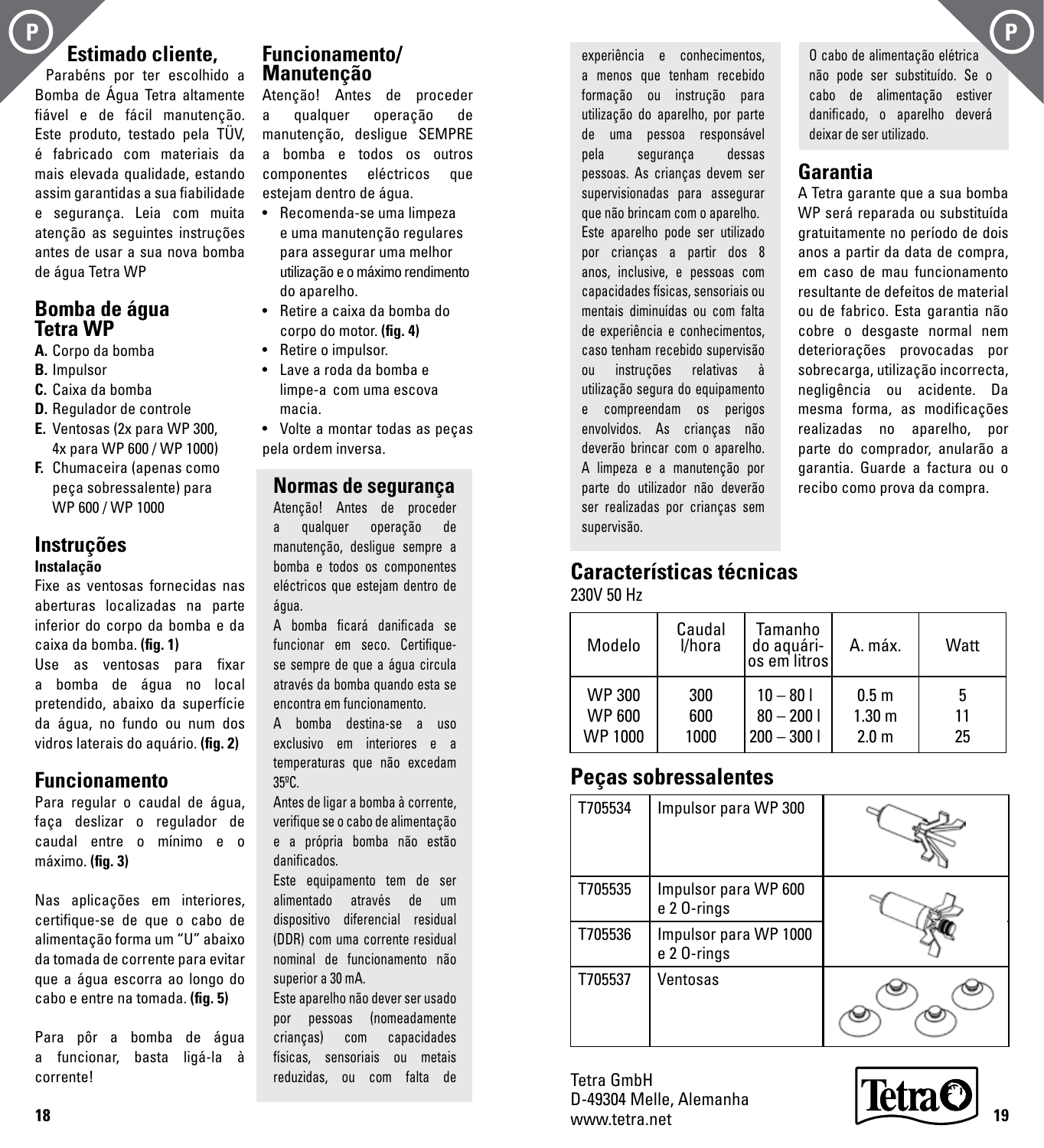### **Bästa kund,**

Vi gratulerar dig till köpet av denna högst pålitliga, lätthanterliga vattenpump från Tetra. Produkten är TÜV-kontrollerad och tillverkad av material av högsta kvalitet, vilket gör den tillförlitlig och säker. Läs följande instruktioner mycket noga innan du använder din nya Tetra WP.

### **Tetra WP vattenpump**

- **A.** Pumpkropp
- **B.** Impeller
- **C.** Pumphölje
- **D.** Kontrollreglage
- **E.** Sugkoppar

**F.** Hållare (endast reservdel) till WP 600/WP 1000

#### **Instruktioner Installation**

Fäst de medföljande sugkopparna i öppningarna nedtill på pumpkroppen och pumphöljet. **(fig. 1)** Fäst vattenpumpen under vattenytan i önskad position på bottnen eller på sidan av tanken med hjälp av sugkopparna. **(fig. 2)**

#### Drift

Ställ in vattenflödet genom att flytta flödesregulatorn mellan minimum och maximum. **(fig. 3)**

Försäkra dig om att nätkabeln (inomhusbruk) löper under eluttaget och formar en "droppögla". Detta hindrar vattnet från att rinna nedför kabeln och in i eluttaget. **(fig. 5)**

Koppla in vattenpumpen för att starta den.

### **Drift/underhåll**

Observera! Innan du påbörjar någon form av underhåll måste du ALLTID frånkoppla strömmen till pumpen och andra elektriska anordningar som finns i vattnet.

- Ta bort pumphöljet från motorkroppen **(fig. 4)**
- Ta bort impellern från fästet
- Tvätta pumphjulet och rengör med en mjuk borste
- Sätt ihop delarna igen i omvänd ordning

#### **Säkerhets föreskrifter**

Observera! Innan du påbörjar någon form av underhåll måste du alltid frånkoppla strömmen till pumpen och andra elektriska anordningar som finns i vattnet.

Pumpen förstörs om den används i torrt tillstånd. Se till att det alltid finns vatten som rinner genom pumpen vid drift.

Pumpen är endast avsedd för inomhusbruk i temperaturer upp till max. 35 °C.

Innan du ansluter till elnätet måste du försäkra dig om att kabeln och pumpen är oskadade.

Denna produkt måste förses med en jordfelsbrytare (RCD) med en jordfelsström på max. 30 mA.

Denna apparat kan användas av barn från 8 år och uppåt samt av personer med nedsatt fysisk, sensorisk eller mental förmåga eller brist på erfarenhet och kunskap, om de övervakas eller har informerats om hur man använder apparaten på ett säkert sätt samt förstår riskerna som medföljer. Barn får inte leka med apparaten. Rengöring och användarunderhåll får inte utföras av barn utan övervakning.

Nätkabeln kan inte bytas ut. Apparater med skadad kabel måste kasseras.

### **Garanti**

Tetra garanterar att din Tetra WP kommer att repareras eller bytas ut utan kostnad inom två år från köpdatumet om den inte fungerar pga. material- eller konstruktionsfel. Denna garanti täcker inte normalt slitage och inte heller skador som uppstår pga. överbelastning, felaktig användning, vårdslöshet eller olyckor. Vid egenmäktiga ändringar av produkten upphör garantin att gälla. Spara kvittot som bevis på ditt inköp, annars gäller inte garantin.

### **Tekniska data**

230V 50 Hz

| Modell        | Flödeshas-<br>tiahet<br>l/timme | Akvarie-<br>storlek i<br>liter | H. max.           | Watt |
|---------------|---------------------------------|--------------------------------|-------------------|------|
| <b>WP 300</b> | 300                             | $10 - 801$                     | 0.5 <sub>m</sub>  | 5    |
| <b>WP 600</b> | 600                             | $80 - 2001$                    | 1.30 <sub>m</sub> | 11   |
| WP 1000       | 1000                            | $200 - 3001$                   | 2.0 <sub>m</sub>  | 25   |

### **Reservdelar**

| T705534 | Impeller till WP 300                   |  |
|---------|----------------------------------------|--|
| T705535 | Impeller till WP 600<br>och 20-ringar  |  |
| T705536 | Impeller till WP 1000<br>och 20-ringar |  |
| T705537 | Sugkoppar                              |  |

Tetra GmbH D-49304 Melle, Tyskland www.tetra.net **20 21**



 $\mathbf{s}$  **S**  $\mathbf{s}$  **S**  $\mathbf{s}$  **S**  $\mathbf{s}$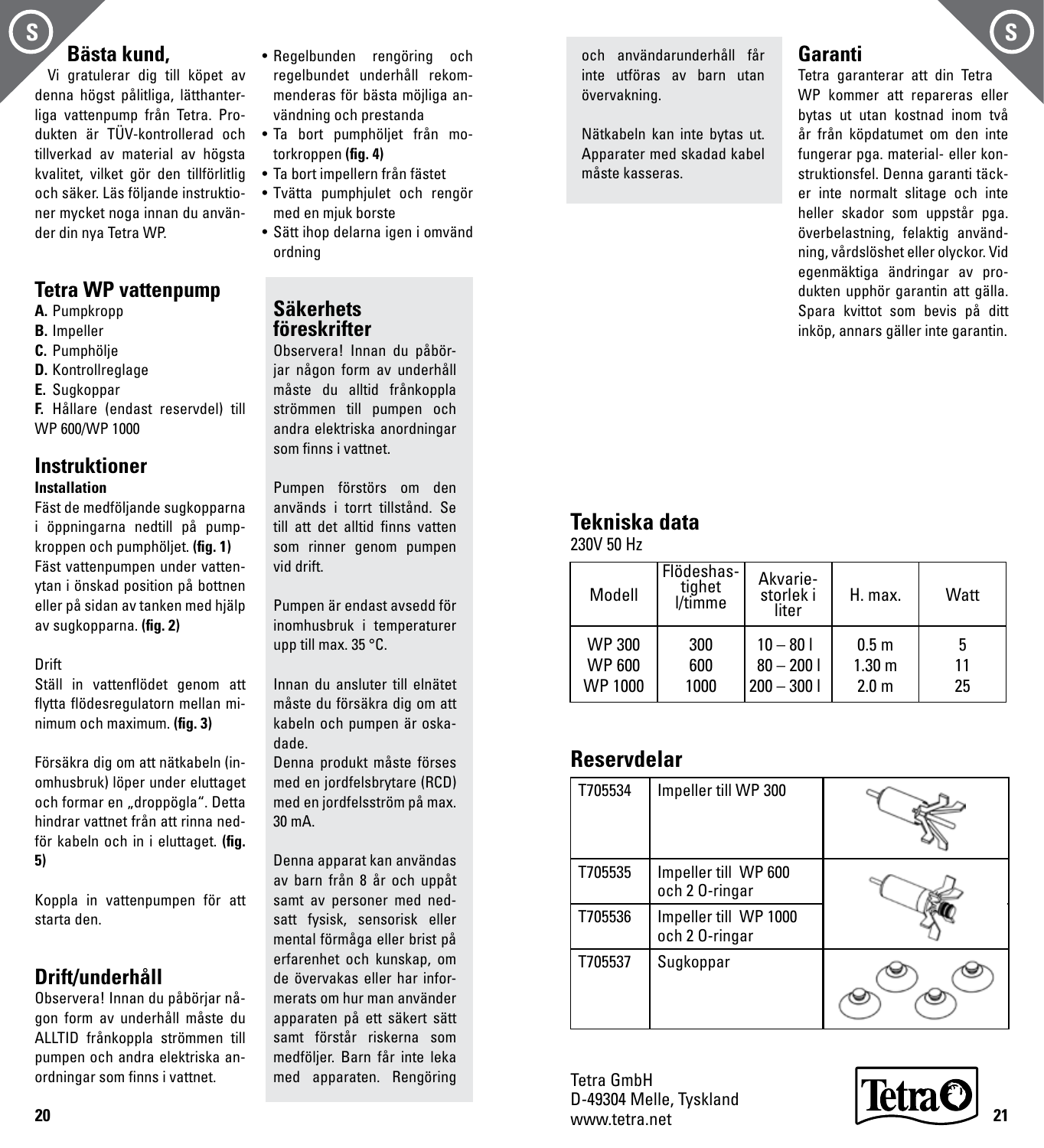## **DK DK**

### **Kære kunde,**

Tillykke med købet af denne-Tetra vandpumpe, som både er super driftsikker og nem at vedligeholde. Dette TÜV-testede produkt er udelukkende fremstillet af materialer i topkvalitet. Derfor kan du have fuld tillid til, at den fungerer driftsikkert og er sikker i brug. Sørg for at læse denne vejledning, før du tager din nye Tetra WP vandpumpe i brug..

### **Tetra WP vandpumpe**

- **A.** Motorhus
- **B.** Pumpehjul
- **C.** Pumpehus
- **D.** Regulator
- **E.** Sugekopper
- **F.** Leje (kun reservedel) til WP 600 / WP 1000

#### **Vejledning Montering**

Fastgør de medfølgende sugekopper i huller i bunden af motorhuset og pumpehuset. **(fig. 1)** Fastgør vandpumpen med sugekopperne under vandoverfladen enten på bunden eller på siden af akvariet som ønsket. **(fig. 2)**

### **Betjening**

Vandstrømmen gennem pumpen reguleres ved at flytte skyderen for flowhastighed inden for minimum-/maksimumområdet. **(fig. 3)**

Sørg for at placere elledningen, så den danner en bue (indendørs brug) under stikkontakten, i en såkaldt "drypbue". Derved undgås det, at der løber vand ned ad ledningen og ind i stikkontakten. **(fig. 5)**

Vandpumpen startes ved at sætte stikket i kontakten!

### **Betjening / vedligeholdelse**

OBS! Før al vedligeholdelse af vandpumpen skal strømmen til pumpen og alle øvrige elapparater i vandet ALTID afbrydes.

- Regelmæssig rengøring og vedligeholdelse anbefales for optimal anvendelse og funktion
- Afmonter pumpehuset fra motorhuset **(fig. 4)**
- Afmonter pumpehjulet fra beslaget
- Skyl pumpehjulet og rengør det med en blød børste
- Saml delene igen i modsat rækkefølge

### **Sikkerhedsanvisninger**

OBS! Før al vedligeholdelse af vandpumpen skal strømmen til pumpen og alle øvrige elapparater i vandet altid afbrydes.

Pumpen vil blive ødelagt, hvis den får lov at tørløbe. Sørg altid for, at der er vandgennemstrømning i pumpen, når den er tændt.

Denne pumpe er udelukkende beregnet til indendørs brug ved temperaturer op til maks. 35° C.

Før pumpen tilsluttes strøm, skal du kontrollere, at ledningen og pumpen er ubeskadiget.

Dette apparat skal strømforsynes via en elinstallation med fejlstrømssikring med en tilladt reststrøm på maks. 30 mA.

Dette apparat kan anvendes af børn fra 8 år og opefter og af personer med nedsat fysisk, sensorisk eller mental funktionsevne eller med manglende erfaring eller

viden, så længe de er under opsyn eller vejledes i sikker betjening af apparatet og er klar over de risici, som anvendelse af apparatet indebærer. Børn må ikke lege med apparatet. Rengøring og vedligeholdelse må ikke udføres af børn, medmindre de er under opsyn.

Strømledningen kan ikke udskiftes. Hvis den beskadiges, bør apparatet kasseres.

### **Garanti**

Tetra garanterer, at denne Tetra WP vil blive repareret eller udskiftet gratis inden for en periode på 2 år fra købsdatoen, hvis vandpumpen bliver defekt på grund af materiale- eller fabrikationsfejl. Garantien dækker hverken normal slitage eller forringet funktion på grund af overbelastning, forkert brug, uagtsomhed eller uheld. Desuden bortfalder garantien, hvis køberen foretager ændringer af dette produkt. Sørg for at opbevare kvitteringen for købet, da denne kræves som dokumentation for at få garantiservice.

### **Tekniske data**

230V 50 Hz

| Model   | Flowhas-<br>tiahed<br>l/time | Akvarium-<br>str. i liter | H. maks.          | W  |
|---------|------------------------------|---------------------------|-------------------|----|
| WP 300  | 300                          | $10 - 801$                | 0.5 <sub>m</sub>  | 5  |
| WP 600  | 600                          | $80 - 2001$               | 1.30 <sub>m</sub> | 11 |
| WP 1000 | 1000                         | $200 - 3001$              | 2.0 <sub>m</sub>  | 25 |

### **Reservedele**

| T705534 | Pumpehjul til WP 300  |  |
|---------|-----------------------|--|
| T705535 | Pumpehjul til WP 600  |  |
| T705536 | Pumpehjul til WP 1000 |  |
| T705537 | Sugekopper            |  |

Tetra GmbH D-49304 Melle, Tyskland www.tetra.net **22 23**

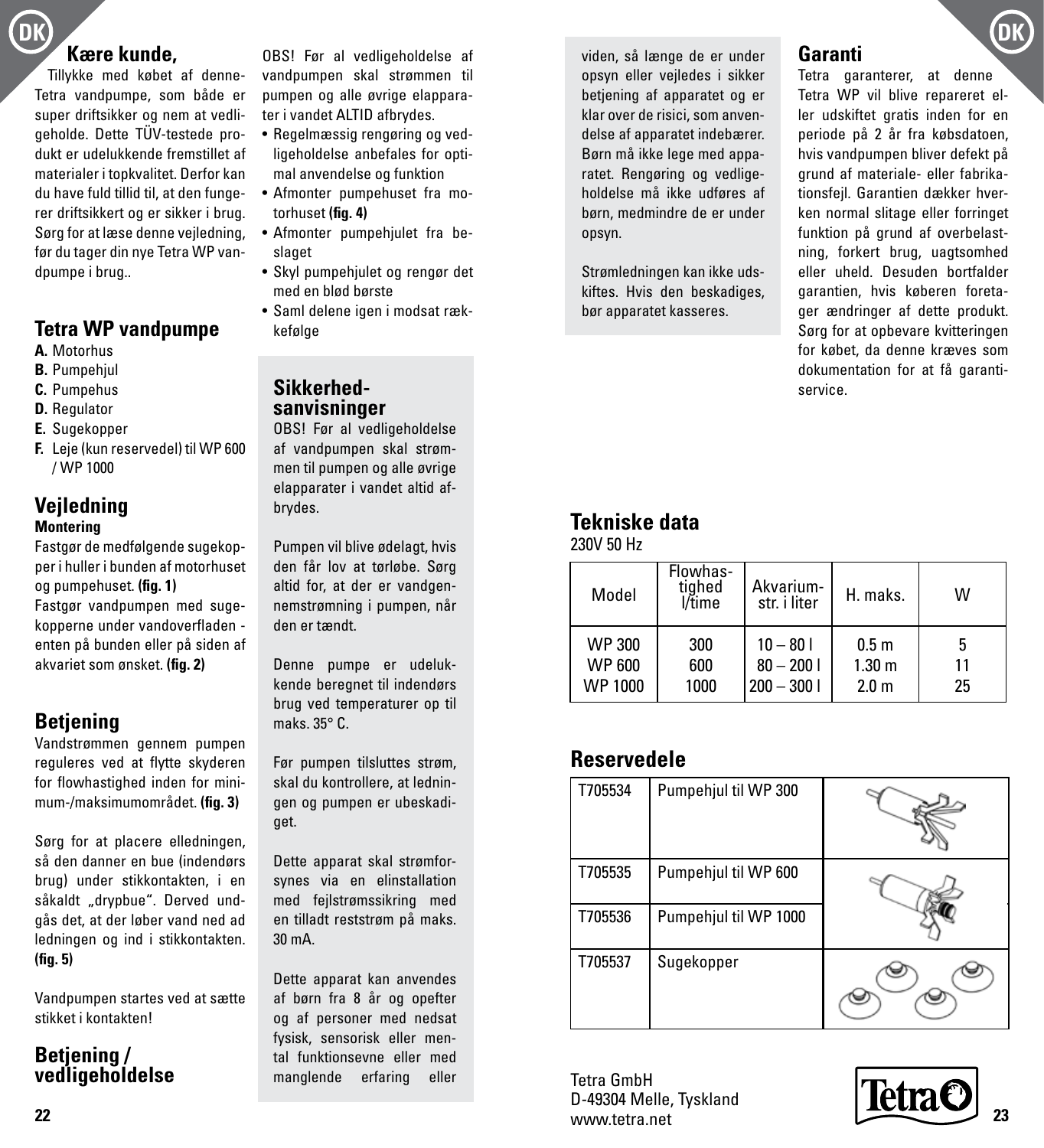### **Szanowni Państwo,**

Gratulujemy wybrania niezawodnej i łatwej w utrzymaniu pompy wodnej Tetra. Wyrób ten posiada certyfikat niemieckiego Stowarzyszenia Nadzoru Technicznego (TÜV) i jest wykonany z najwyższej jakości materiałów. W efekcie możecie być Państwo pewni jego niezawodności i bezpieczeństwa. Przed użyciem nowej pompy Tetra WP prosimy o bardzo uważne zapoznanie się z niniejszą instrukcją.

#### **Pompa wodna Tetra WP**

- **A.** Korpus pompy
- **B.** Wirnik
- **C.** Obudowa pompy
- **D.** Regulator sterowania
- **E.** Przyssawki
- **F.** Łożysko (tylko część zamienna) do modelu WP 600 / WP 1000

### **Wskazówki**

#### **Montaż**

Przymocować dostarczone w zestawie przyssawki do otworów znajdujących się w dolnej części korpusu i obudowy pompy. **(rys. 1)**

Za pomocą przyssawek przymocować pompę pod powierzchnią wody w wybranym położeniu do dna lub boku zbiornika. **(rys. 2)**

#### Obsługa

Aby ustawić przepływ wody, należy przesuwać regulatorem przepływu w zakresie pomiędzy wartością minimalną a maksymalną. **(rys. 3)**

Upewnić się, że kable elektryczne (do stosowania w pomieszczeniach) tworzą pod gniazdkiem elektrycznym łuk w kształcie litery U umożliwiający skapywanie wody. Uniemożliwi to spływanie wody po kablu do gniazdka elektrycznego. **(rys. 5)**

Aby uruchomić pompę wodną, wystarczy podłączyć wtyczkę!

#### **Obsługa i konserwacja**

Uwaga! Przed wykonaniem jakichkolwiek czynności związanych z konserwacją, należy ZAWSZE odłączyć zasilanie elektryczne pompy i pozostałych urządzeń znajdujących się w wodzie.

- Zaleca się regularne czyszczenie i konserwację w celu uzyskania maksymalnej wydajności i osiągów urządzenia
- Zdjąć obudowę pompy z korpusu silnika **(rys. 4)**
- Zdjąć wirnik z mocowania
- Umyć koło pompy i oczyścić miękką szczotką
- Zmontować wszystko ponownie w odwrotnej kolejności

#### **Instrukcje dotyczące bezpieczeństwa**

Uwaga! Przed wykonaniem jakichkolwiek czynności związanych z konserwacia, należy zawsze odłaczyć zasilanie elektryczne pompy i pozostałych urządzeń znajdujących się w wodzie.

Pompa pracująca na sucho ulegnie zniszczeniu. Podczas pracy pompy należy zawsze upewnić się, że przepływa przez nią woda.

Pompa jest przeznaczona wyłącznie do stosowania w pomieszczeniach zamkniętych, w temperaturze nie przekraczającej 35°C.

Przed podłączeniem do głównego źródła zasilania należy upewnić się, że przewód zasilający i pompa nie są uszkodzone.

Urządzenie musi być zasilane przez wyłącznik różnicowoprądowy o znamionowym natężeniu prądu nieprzekraczającym 30mA.

NNiniejsze urządzenie może być użytkowane przez dzieci powyżej 8. roku życia oraz osoby z ograniczonymi zdolnościami fizycznymi, sensorycznymi lub umysłowymi jedynie w przypadku zapewnienia właściwego nadzoru lub wyczerpującego poinstruowania o sposobie korzystania z urządzenia przez osobę odpowiedzialną. Dzieci nie powinny bawić się urządzeniem. Czyszczenia oraz konserwacji urządzenia nie mogą dokonywać dzieci bez nadzoru osób dorosłych.

Kabel zasilający nie podlega wymianie. W przypadku uszkodzenia kabla zasilającego, urządzenie należy wyrzucić.

#### **Gwarancja**

Firma Tetra gwarantuje, że pompa Tetra WP, w przypadku niesprawności spowodowanej wadą materiału lub wykonania, zostanie nieodpłatnie naprawiona lub wymieniona na inną w ciągu dwóch lat od daty zakupu. Gwarancja ta nie obejmuje normalnego zużycia ani pogorszenia parametrów spowodowanego przeciążeniem, niewłaściwym użytkowaniem, niedbalstwem lub wypadkiem. Podobnie wszelkie dokonane przez nabywcę modyfikacje urządzenia spowodują unieważnienie gwarancji. Prosimy zachować paragon sprzedaży jako dowód zakupu, gdyż jest on wymagany do korzystania z obsługi gwarancyjnej.

### **Dane techniczne**

230V 50 Hz

| Model                              | Przepływ<br>l/godz. | Wielkość<br>akwarium w<br>litrach         | Hmax                                                      | Moc w W  |
|------------------------------------|---------------------|-------------------------------------------|-----------------------------------------------------------|----------|
| <b>WP 300</b><br>WP 600<br>WP 1000 | 300<br>600<br>1000  | $10 - 801$<br>$80 - 2001$<br>$200 - 3001$ | 0.5 <sub>m</sub><br>1.30 <sub>m</sub><br>2.0 <sub>m</sub> | 11<br>25 |

### **Części zamienne**

| T705534 | Wirnik do modelu WP 300                   |  |
|---------|-------------------------------------------|--|
| T705535 | Wirnik do modelu WP 600<br>+ 2 uszczelki  |  |
| T705536 | Wirnik do modelu WP 1000<br>+ 2 uszczelki |  |
| T705537 | Przyssawki                                |  |

Tetra GmbH D-49304 Melle, Niemcy www.tetra.net **24 25**

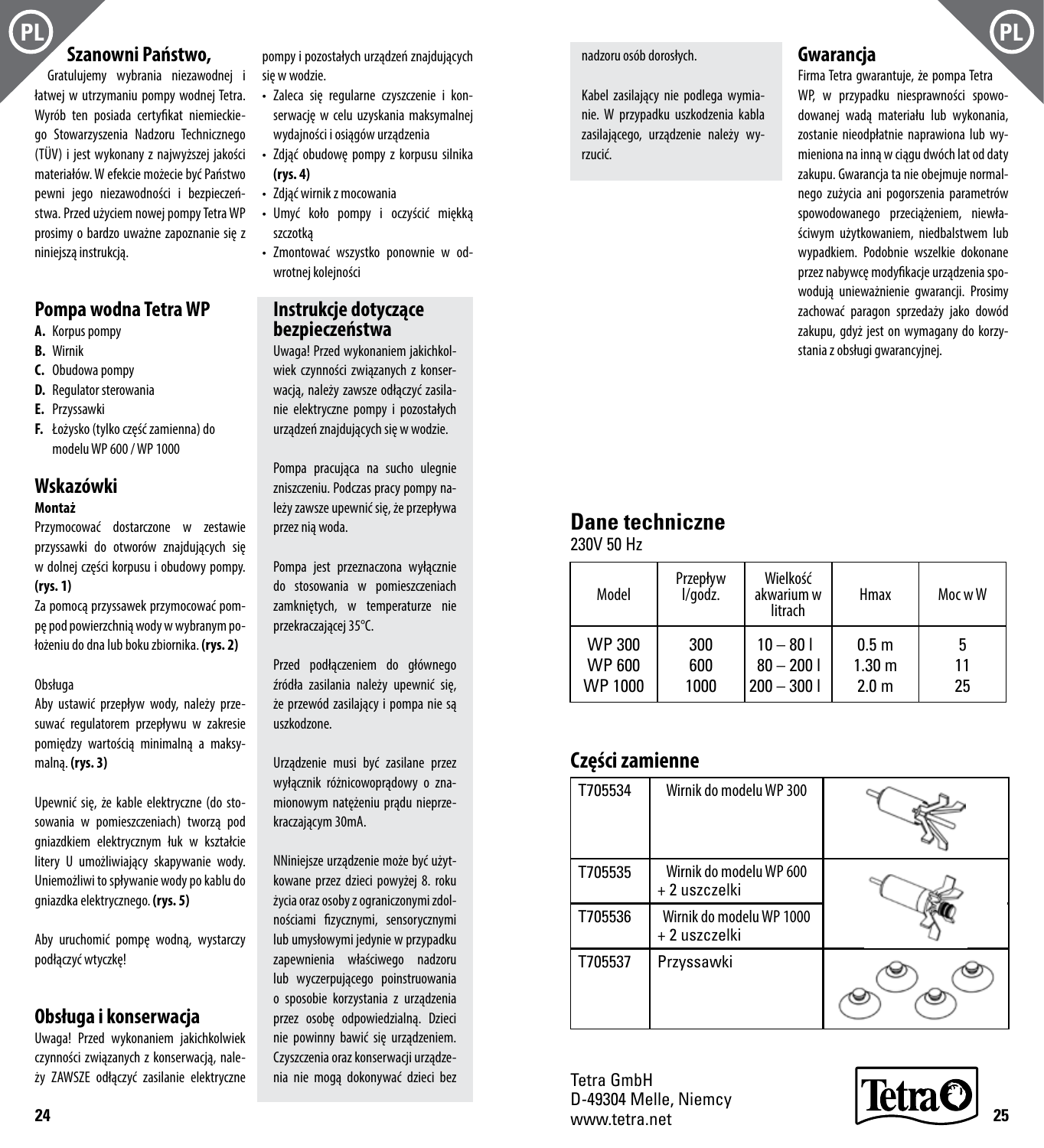### **CZ CZ**

### **Vážený zákazníku,**

Blahopřejeme vám k výběru vysoce spolehlivého vodního čerpadla Tetra se snadnou údržbou. Tento výrobek testovaný certifikačním orgánem TUV je vyroben z materiálů nejvyšší jakosti. Proto si můžete být jisti jeho spolehlivostí a bezpečností. Před zahájením užívání vodního čerpadla Tetra si prosím pečlivě prostudujte následující návod.

### **Vodní čerpadlo Tetra**

- **A.** Těleso čerpadla
- **B.** Rotor
- **C.** Kryt čerpadla
- **D.** Řídící regulátor
- **E.** Přísavky
- **F.** Ložisko (pouze jako náhradní díl) pro vodní čerpadlo WP 600 / WP 1000

#### **Návod**

#### **Instalace**

Vložte přísavky do otvorů na dně čerpadla a v krytu čerpadla. **(obr. 1)**

Pomocí přísavek upevněte vodní čerpadlo pod hladinou v požadované poloze na dně nebo na stěně akvária. **(obr. 2)**

#### Provoz

Pro nastavení průtoku vody posouvejte regulátor rychlosti průtoku mezi polohami pro minimální a maximální průtok. **(obr. 3)**

Zkontrolujte, zda je elektrický kabel stočen (vnitřní použití) pod elektrickou zásuvkou a tvoří "odkapávací smyčku". To zabrání stékání vody po kabelu do elektrické zásuvky. **(obr. 5)**

Čerpadlo se spustí jednoduše zapnutím do zásuvky!

#### **Provoz/údržba**

Pozor! Před každou údržbou je NUTNO odpojit čerpadlo od napájení a veškerých dalších zařízení umístěných ve vodě.

- Pro maximální využití a výkon čerpadla se doporučuje pravidelné čištění a údržba
- Sejměte kryt čerpadla z tělesa motoru **(obr. 4)**
- Odmontujte rotor
- Umyjte kolo čerpadla a vyčistěte měkkým kartáčkem
- Všechny součásti opět smontujte v opačném pořadí

#### **Bezpečnostní pokyny**

Pozor! Před každou údržbou je nutno odpojit čerpadlo od napájení a veškerých dalších zařízení umístěných ve vodě.

Pokud bude čerpadlo provozováno nasucho, zničí se. Při provozu vždy zajistěte, aby čerpadlem proudila voda.

Čerpadlo je určeno pouze k vnitřnímu použití při teplotách pod 35 °C.

Před připojením čerpadla do sítě vždy zkontrolujte, zda ani napájecí kabel ani čerpadlo nejsou poškozeny.

Tento spotřebič musí být napájen přes zařízení zbytkového proudu (RCD) s jmenovitým provozním proudem pod 30 mA.

Toto zařízení mohou používat děti od 8 let a osoby se sníženými fyzickými, senzorickými nebo duševními schopnostmi nebo osoby bez zkušeností a znalostí, které se nacházejí pod náležitým dohledem nebo které byly poučeny ohledně použití zařízení bezpečným způsobem a které si uvědomují související nebezpečí. Děti si nesmí hrát se zařízením. Děti nesmí provádět operace čištění a údržby bez dohledu.

Napájecí šňůra se nevyměňuje. Pokud se poškodí, je třeba spotřebič vyhodit do elektroodpadu.

#### **Záruka**

Společnost Tetra zaručuje, že pokud bude na vašem vodním čerpadle Tetra zjištěna vada materiálu nebo řemeslného provedení, bude po dva roky od data nákupu opravováno nebo vyměňováno zdarma. Tato záruka se nevztahuje na běžné opotřebení a na závady způsobené přetížením, nesprávným používáním nebo nedbalostí či nehodou. Rovněž jakékoliv úpravy na spotřebiči provedené kupujícím způsobí neplatnost této záruky. Uschovejte si prosím prodejní doklad jako důkaz koupě, protože jej budete potřebovat pro poskytnutí záručního servisu.

### **Technická data**

230V 50 Hz

| Model                                     | Průtok (v I/<br>hod) | Velikost akvá-<br>ria v litrech           | Maximální<br>výška                                        | watty    |
|-------------------------------------------|----------------------|-------------------------------------------|-----------------------------------------------------------|----------|
| <b>WP 300</b><br><b>WP 600</b><br>WP 1000 | 300<br>600<br>1000   | $10 - 801$<br>$80 - 2001$<br>$200 - 3001$ | 0.5 <sub>m</sub><br>1.30 <sub>m</sub><br>2.0 <sub>m</sub> | 11<br>25 |

### **Náhradní díly**

| T705534 | Rotor pro WP 300                         |  |
|---------|------------------------------------------|--|
| T705535 | Rotor pro WP 600<br>a 2 těsnicí kroužki  |  |
| T705536 | Rotor pro WP 1000<br>a 2 těsnicí kroužki |  |
| T705537 | Přísavky                                 |  |

Tetra GmbH D-49304 Melle, Německo www.tetra.net 26 *<u>Property and the second second second second second second second second second second second second second second second second second second second second second second second second second second second second sec*</u>